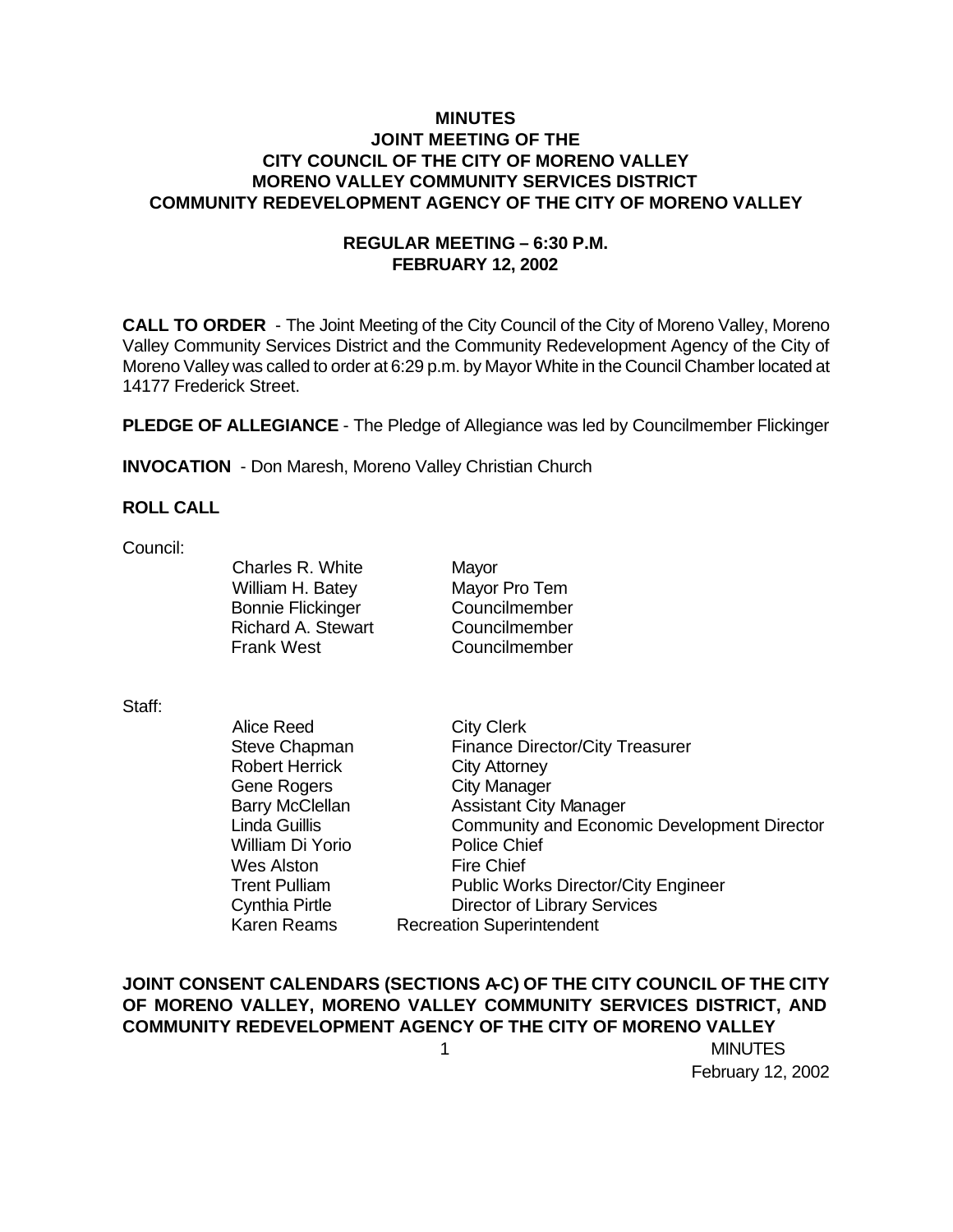Mayor White opened the agenda items for the Consent Calendars for public comments; there being none, public comments were closed.

Councilmember Flickinger made a motion, seconded by Councilmember Stewart to approve the Consent Calendars in their entireties, except for Item A8, which was pulled for separate discussion/action. Motion carried. Roll call vote.

## **A. CONSENT CALENDAR** - **CITY COUNCIL**

- A1. ORDINANCES FIRST READING BY TITLE ONLY Waived reading of all Ordinance Introductions and read by title only.
- A2. ECONOMIC DEVELOPMENT MARKETING PLAN CONTRACT APPROVAL Authorized the City Manager to execute a contract with Geographics Inc. not to exceed \$165,000 to continue the comprehensive economic development marketing program for the City of Moreno Valley.
- A3. AUTHORIZE THE AMENDMENT OF EXISTING PURCHASE ORDERS FOR TEMPORARY PROFESSIONAL STAFFING SERVICES FOR THE CAPITAL PROJECTS DIVISION Authorized the amendment to the existing Purchase Orders to Engineering Resources to increase the total amount to \$150,000.
- A4. REQUEST ADOPTION OF PLANS AND SPECIFICATIONS AND AUTHORIZATION TO ADVERTISE FOR CONSTRUCTION BIDS FOR THE ATWOOD AVENUE IMPROVEMENTS FROM HEACOCK STREET TO PERRIS BOULEVARD - PROJECT NO. 00-89277420 Adopted the Plans and Specifications on file in the office of the Public Works Director and authorized the City Clerk to advertise this project for construction bids.
- A5. APPROVAL OF QUARTERLY INVESTMENT REPORT QUARTER ENDED DECEMBER 31, 2001 Approved and accepted the quarterly investment report, in compliance with California Government Code Section 53646.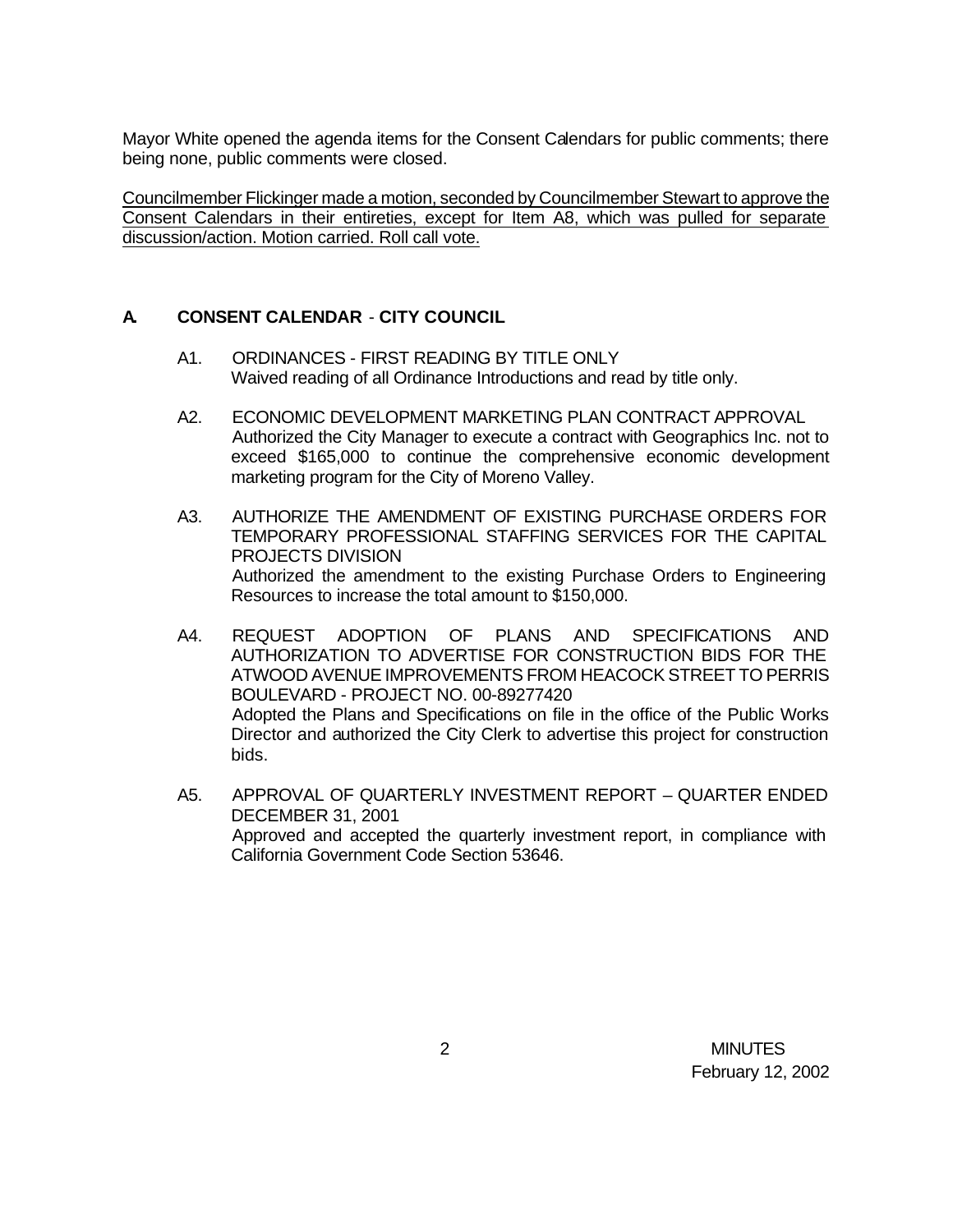- A6. AUTHORIZATION TO AWARD CONSTRUCTION CONTRACT PROJECT NO. 01-12567021 - PIGEON PASS ROAD REHABILITATION FROM IRONWOOD AVENUE TO OLD LAKE DRIVE Awarded the construction contract for the Pigeon Pass Road rehabilitation from Ironwood Avenue to Old Lake Drive to Vance Corporation, as the lowest responsible bidder; authorized the Mayor to execute a contract Agreement with Vance Corporation; authorized the issuance of a Purchase Order to Vance Corporation, in the amount of \$879,857 (the amount of bid plus 10% contingency), when both parties have signed the contract (Account Nos. 125.67021 and 225.68621 and authorized the City Manager to execute a reimbursement Agreement with the County of Riverside for reimbursement of work done on its behalf by the City.
- A7. 5-YEAR EXTENSION ADDENDUM FOR POTENTIALLY REIMBURSABLE ADDITIONAL CAPACITY CHARGES AGREEMENT FOR TRACT 22049, LOT 2 Approved the Addendum to the Standard Water and/or Sewer Facilities and Service Agreement – Extension Agreement to expire on June 25, 2006 and authorized the Mayor to execute the Addendum to the Standard Water and/or Sewer Facilities and Service Agreement – Extension Agreement with Eastern Municipal Water District (EMWD).
- A9. RESOLUTION NO. 2002-11, APPROVE AND AUTHORIZE EXECUTION OF PROGRAM SUPPLEMENT AGREEMENT NO. M011, TO THE ADMINISTERING AGENCY-STATE AGREEMENT FOR FEDERAL AID PROJECT NO. 08-5441 FOR THE CONSTRUCTION OF A REINFORCED CONCRETE BOX CULVERT ALONG REDLANDS BLVD. AT STORM CHANNEL LINE "F" (CITY PROJECT NO. 97-25898)

Adopted Resolution No. 2002-11, and approved Program Supplement agreement No. M011, to the Administering Agency-State Agreement for Federal-Aid Project No. 08-5441 for the construction of a reinforced concrete box culvert along Redlands Boulevard at Storm Channel Line "F" and authorized the Mayor to execute Program Supplement No. M011.

#### Resolution No. 2002-11

A Resolution of the City Council of the City of Moreno Valley, California, Approving and Authorizing Execution of Program Supplement No. M011 to Administering Agency-State Agreement No. 08-5441 for Federal-Aid Projects Between the State of California, Acting By and Through the Department of Transportation, and the City of Moreno Valley

A10. AUTHORIZATION TO PURCHASE THE PUBLIC AWARENESS RADAR EDUCATION TRAILER (PARET) FOR FY 2001-2002 Approved appropriation of \$16,500 from the General Fund contingencies reserve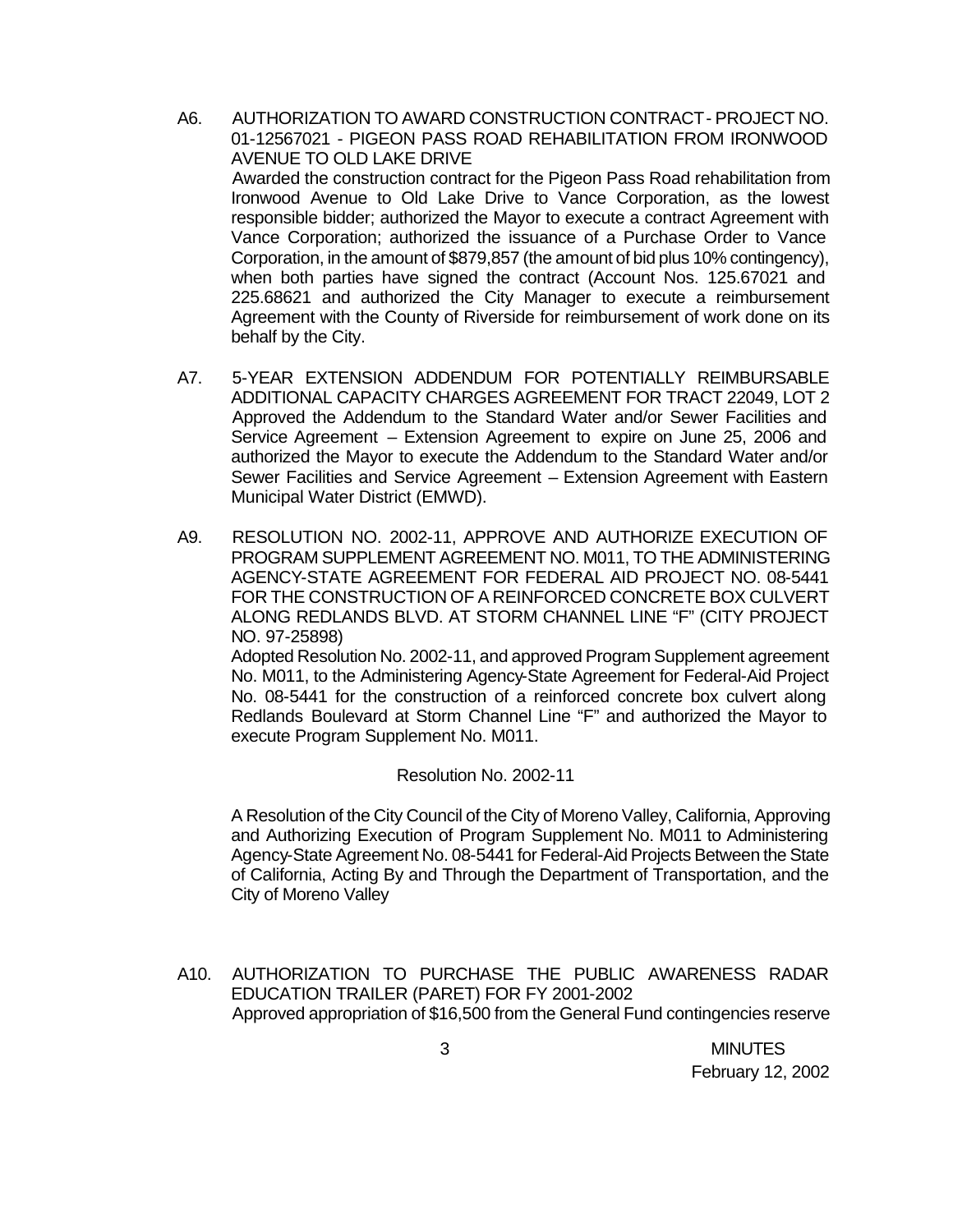to cover the cost of purchasing a new Public Awareness Radar Education Trailer (PARET) which is to be included in fiscal year 2001/2002 budget plan. The Office of Traffic Safety (OTS) has awarded the City a grant in the amount of \$16,500. OTS will then reimburse the City the total cost of the new PARET up to the amount granted.

- A11. ACCEPTANCE OF THE COMPREHENSIVE ANNUAL FINANCIAL REPORT FOR THE FISCAL YEAR ENDED JUNE 30, 2001 Accepted the Comprehensive Annual Financial Report for the Fiscal Year ended June 30, 3001.
- A12. SENIOR CITIZENS' ADVISORY COMMITTEE VACANCY Declared Roger Lussier's position on the Senior Citizens' Advisory Committee vacant, with remainder of a term expiring June 30, 2003 and authorized the City Clerk to recognize same and notice the position as vacant.
- A13. MINUTES REGULAR MEETING OF JANUARY 22, 2002 Approved as submitted.
- A14. MINUTES SPECIAL MEETING OF FEBRUARY 6, 2002 Approved as submitted.
- A15. REQUEST TO TRANSFER FUNDS FROM PRELIMINARY STREET ENGINEERING FUND (ACCOUNT NO. 125.67321) TO THE CENTRAL SUNNYMEAD STREET DESIGN FUND (ACCOUNT NO. 892.77420) Authorized the Finance Director to transfer \$42,000 from the Preliminary Street Engineering Fund (Account No. 125.67321) to the Central Sunnymead Street Design Fund (Account No. 892.77420) to pay for professional engineering services to complete the engineering design of the Dracaea Avenue Street Improvement Project.
- A16. REQUEST AUTHORIZATION FOR REPROGRAMMING OF CDBG FUNDS, ADOPTION OF PLANS AND SPECIFICATIONS, AND AUTHORIZATION TO ADVERTISE FOR CONSTRUCTION BIDS FOR THE COMMUNITY DEVELOPMENT BLOCK GRANT (CDBG) SIDEWALKS (SOUTHEAST EDGEMONT AREA) - PROJECT NO. 01-14368520 Authorized the reprogramming of \$77,775 from Fiscal Year (FY) 000/2001 CDBG funds (Fund 143) to the FY 2000/2001 CDBG Edgemont Sidewalk Project Account (Account No. 143.68520); adopt the Plans and Specifications on file in the office of the Public Works Director; and authorized the City Clerk to advertise this project for construction bids.
- A17. AWARD BID FOR AERIAL LADDER TRUCK Awarded the bid for the purchase of a 100' Aerial Ladder Truck to KME Fire Apparatus, Nesquehoning, PA. as being in the best interest of the City and authorized the Finance Director to issue a purchase order to KME Fire Apparatus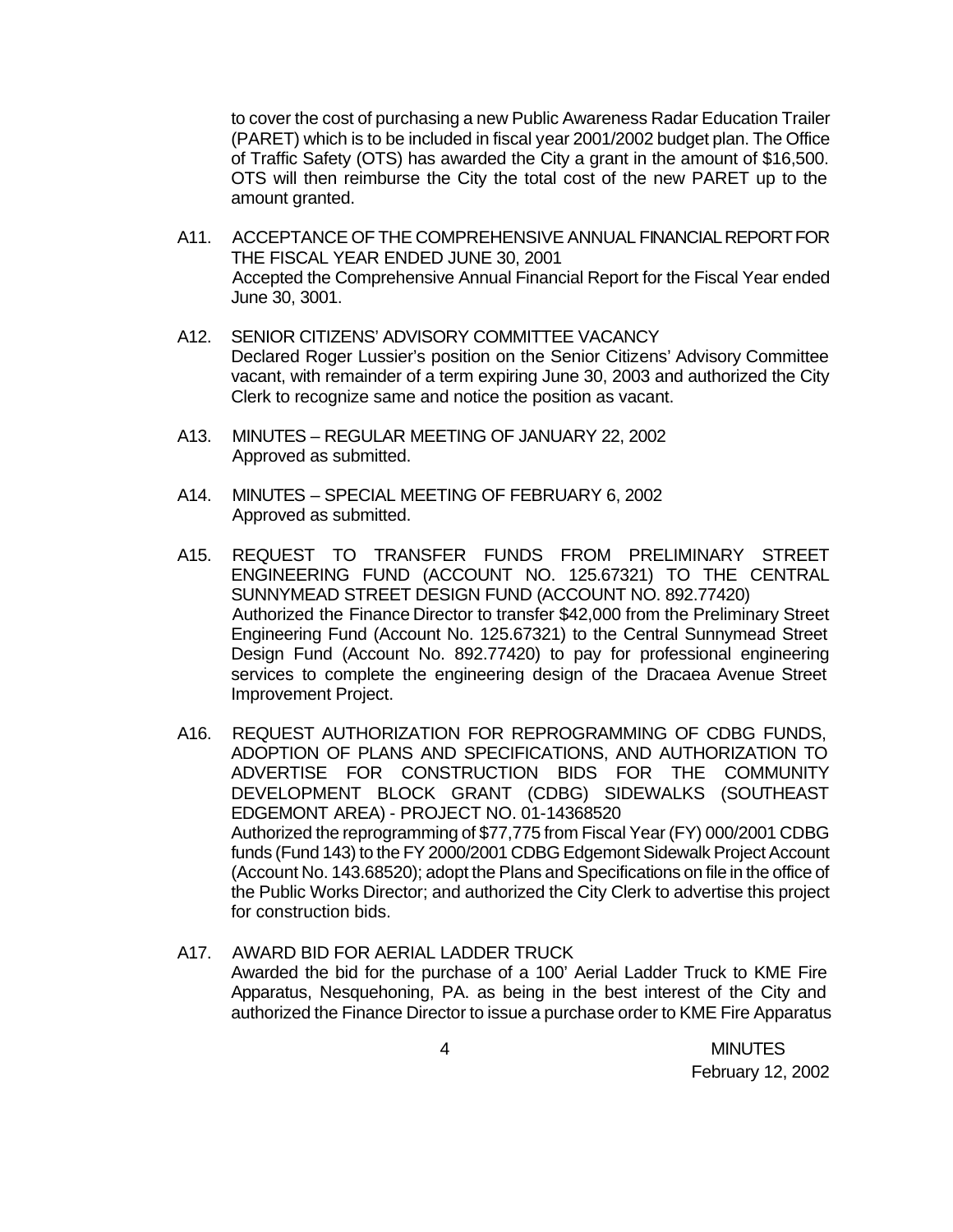in the amount of \$700,294.19.

### **B. CONSENT CALENDAR** - **COMMUNITY SERVICES DISTRICT**

- B1. ORDINANCES FIRST READING BY TITLE ONLY Waived reading of all Ordinance Introductions and read by title only.
- B2. MINUTES REGULAR MEETING OF JANUARY 22, 2002 Approved as submitted.
- B3. RYLAND HOMES PAYMENT OF \$50,000 FOR PICNIC SHELTERS Accepted check #00063625 from Ryland Homes in the amount of \$50,000 for picnic shelters.

## **C. CONSENT CALENDAR** - **COMMUNITY REDEVELOPMENT AGENCY**

- C1. ORDINANCES FIRST READING BY TITLE ONLY Waived reading of all Ordinance Introductions and read by title only.
- C2. MINUTES REGULAR MEETING OF JANUARY 22, 2002 Approved as submitted.

### **D. PUBLIC HEARINGS**

None

# **E. ITEMS REMOVED FROM CONSENT CALENDARS FOR DISCUSSION OR SEPARATE ACTION**

A8. RESOLUTION ADOPTING AN AMENDED SPECIAL DISTRICT FINANCING POLICY FOR THE PUBLIC FINANCING OF PUBLIC FACILITIES THROUGH THE ESTABLISHMENT OF ASSESSMENT DISTRICTS OR COMMUNITY FACILITIES **DISTRICTS** 

Mayor Pro Tem Batey made a motion, seconded by Councilmember West to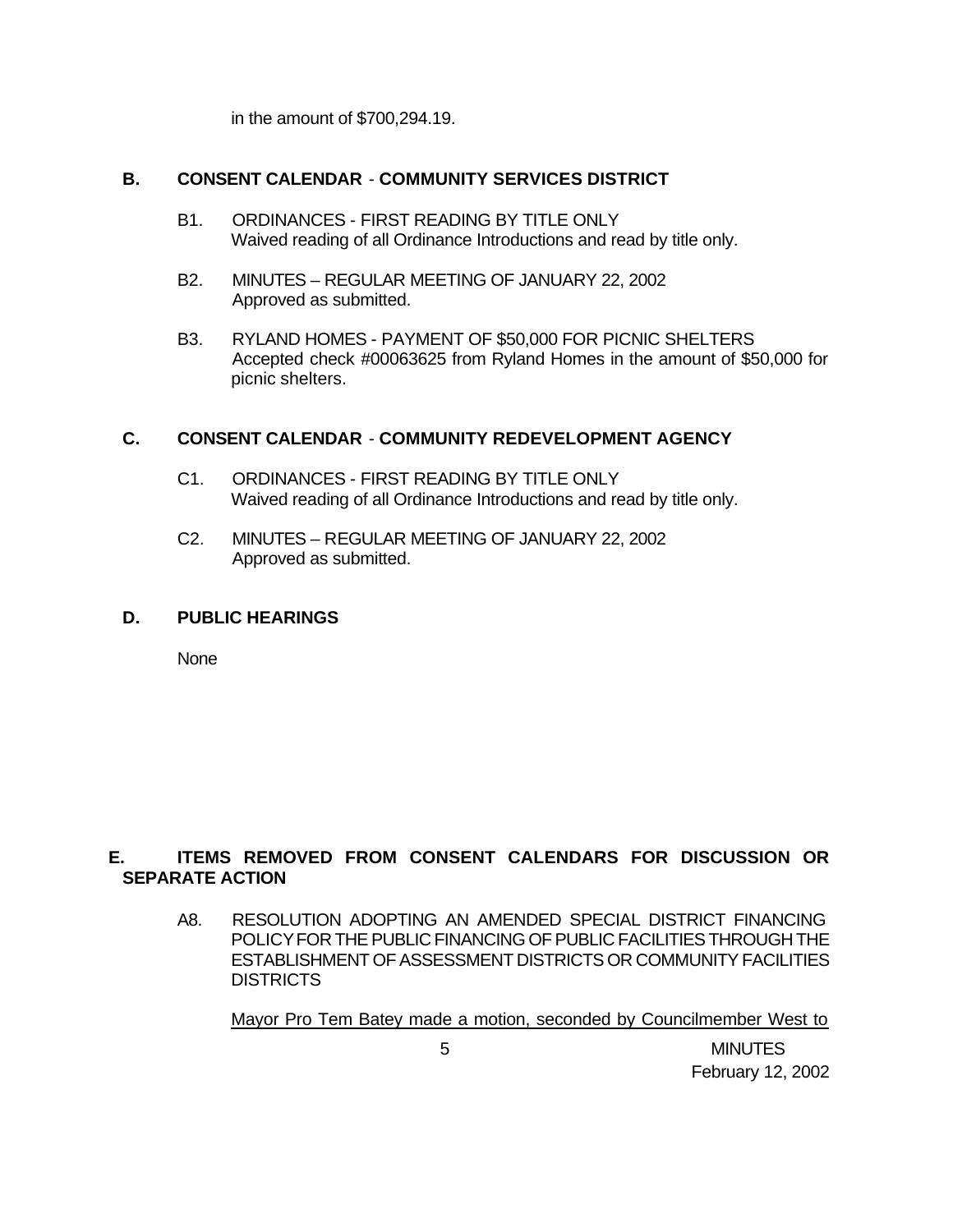adopt Resolution No. 2002-10 to amend the Special District Financing Policy, (the "Policy") which will address the use of Developer fee credits to reduce the annual amount of debt service or to redeem bonds as determined by the amount of credit received. Motion carried 5-0. Roll call vote.

### Resolution No. 2002-10

A Resolution of the City Council of the City of Moreno Valley, California, Adopting an Amended Special District Financing Policy, for the Public Financing of Public Facilities Through Establishment of Assessment Districts or Community Facilities **Districts** 

## **F. REPORTS**

### **AGENDA ORDER**

F4. RECOMMENDATION TO ENTER INTO NEGOTIATIONS WITH THE PEPSI BOTTLING GROUP (PBG) FOR AN EXCLUSIVE SOFT DRINKS DISTRIBUTION PARTNERSHIP AGREEMENT FOR A TEN-YEAR PERIOD.

Chairman White opened the agenda item for public comments; there being none, public comments were closed.

Vice President Batey made a motion, seconded by Boardmember Flickinger to conditionally approve the proposal of the Pepsi Bottling Group (PBG) and authorized the City Manager to negotiate and enter into a contract with PBG for exclusive soft drink distribution for a ten-year period with the final contract coming back to the Council for final approval. Motion carried 5-0. Roll call vote.

### F1. PALOS VERDES APARTMENTS - SUBORDINATION REQUEST

Chairman White opened the agenda item for public comments; there being none, public comments were closed.

Agencymember Flickinger made a motion, seconded by Vice Chairman Batey to conditionally approve a change in ownership, control and management of Palos Verdes Apartments; to conditionally approve a refinancing and related subordination of the first mortgage by Palos Verdes Apartments; to approve an Implementation Agreement, as revised, by and between the Agency and Palos Verdes Apartments relating thereto; authorized the Executive Director to negotiate and execute the documents necessary to effectuate the revised Implementation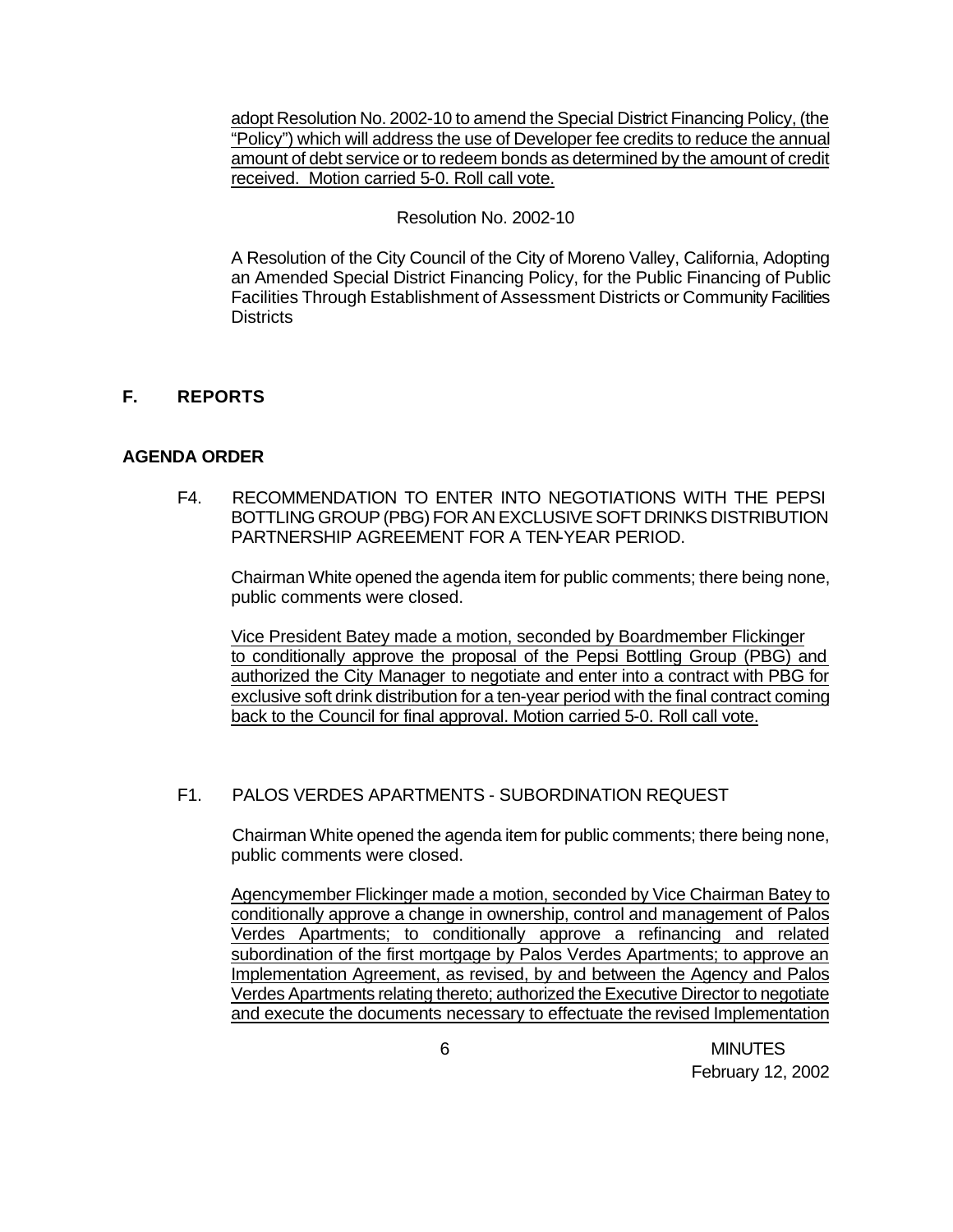Agreement by and between the Community Redevelopment Agency and Palos Verdes Apartments and directed staff to bring agreement back to the Agency for final approval. Motion carried 5-0. Roll call vote.

F8. STAFF REPORT ON PROPOSED FINANCING OF PUBLIC FACILITIES CAPITAL PROJECTS (CONTINUED FROM 1/22/02)

Mayor White opened the agenda item for public comments which were received by Harold Ursenbach and Tom Crewdson speaking on behalf of the roller hockey facility.

Councilmember Stewart made a motion, seconded by Councilmember West to receive and file the report. Motion carried 5-0. Roll call vote.

F8a. PERFORMING ARTS AND CULTURAL CENTER EVALUATION – REPORT OF FINDINGS AND COST OPINIONS

Mayor White opened the agenda item for public comments which were received from Cathlene Fishman, Pete Bleckert, Randy Brown, Dr. Robb Dennis, and Marcus Van Hala.

Councilmember Stewart made a motion, seconded by Councilmember West to bring the item back to a study session for further discussion. Motion carried 5-0. Roll call vote.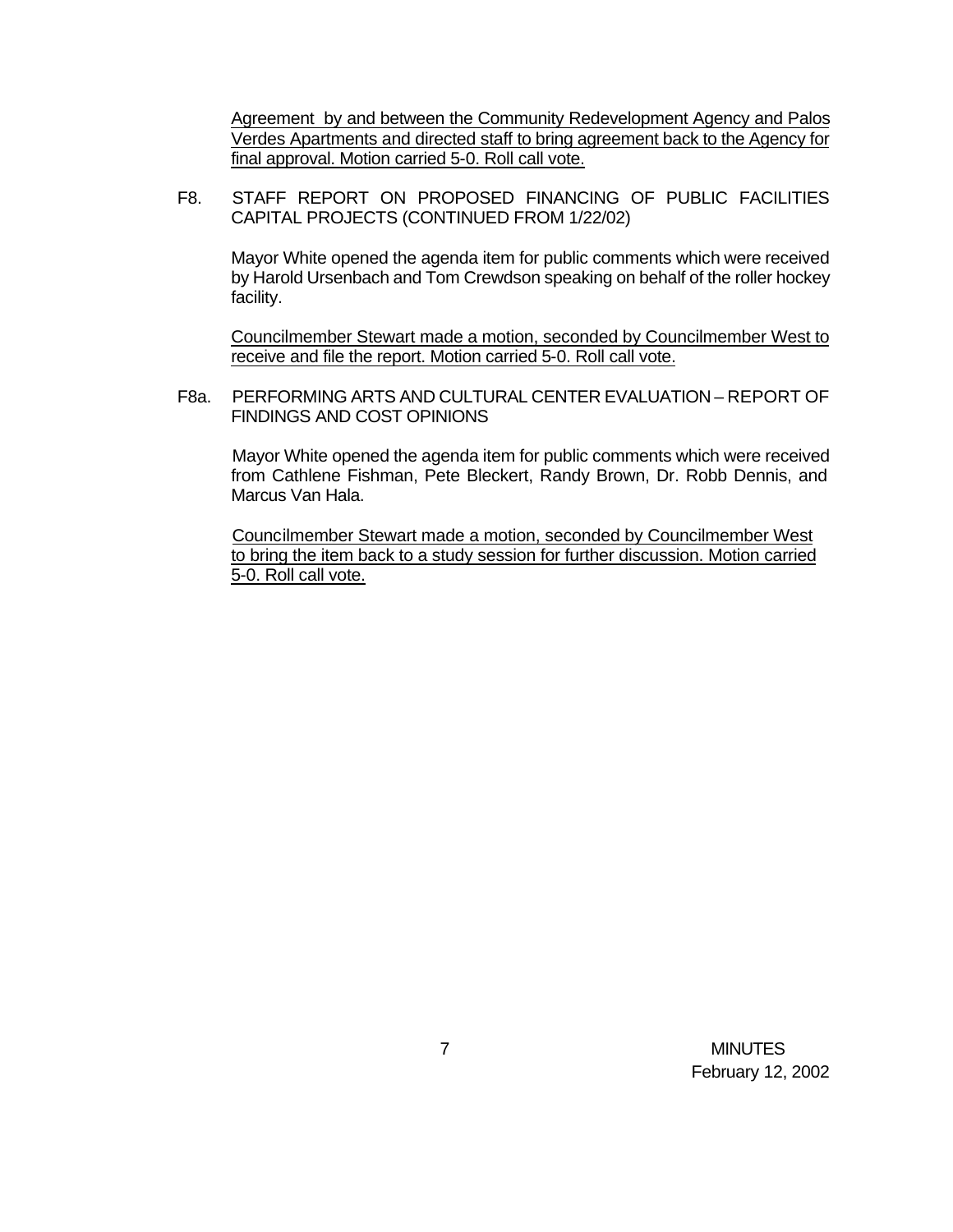### F8b. UPDATE ON THE LIGHTED SOCCER FIELD COMPLEX

President White opened the agenda item for public comments; there being none, public comments were closed.

Boardmember Stewart made a motion, seconded by Boardmember West to receive and file the report. Motion carried 5-0. Roll call vote.

#### F8c. STATUS REPORT ON NEW MAIN LIBRARY PROJECT

Mayor White opened the agenda item for public comments which were received from Pete Bleckert and Ray Hosman.

Councilmember Stewart made a motion, seconded by Councilmember West to receive and file the status report. Motion carried 5-0. Roll call vote.

### F8d. RECOMMENDED ACTIONS ON FINANCING OF CAPITAL PROJECTS

Mayor White opened the agenda item for public comments; there being none, public comments were closed.

Councilmember Stewart made a motion, seconded by Councilmember West to study the proposed financing options regarding public facilities capital projects and authorized staff to prepare a detailed funding plan to move forward with priority capital projects, including the main library application for State bond funds. Motion carried 5-0. Roll call vote.

#### **RECESS; RECONVENE**

#### **AGENDA ORDER**

PUBLIC COMMENTS **ON ANY SUBJECT NOT ON THE AGENDA** UNDER THE JURISDICTION OF THE CITY COUNCIL ARE AS FOLLOWS:

Marvin Youngstrand – 15473 Camino Grande

1) Barking dog issues

Daryl C. Terrell – Address matter of record

1) City should make responsible choices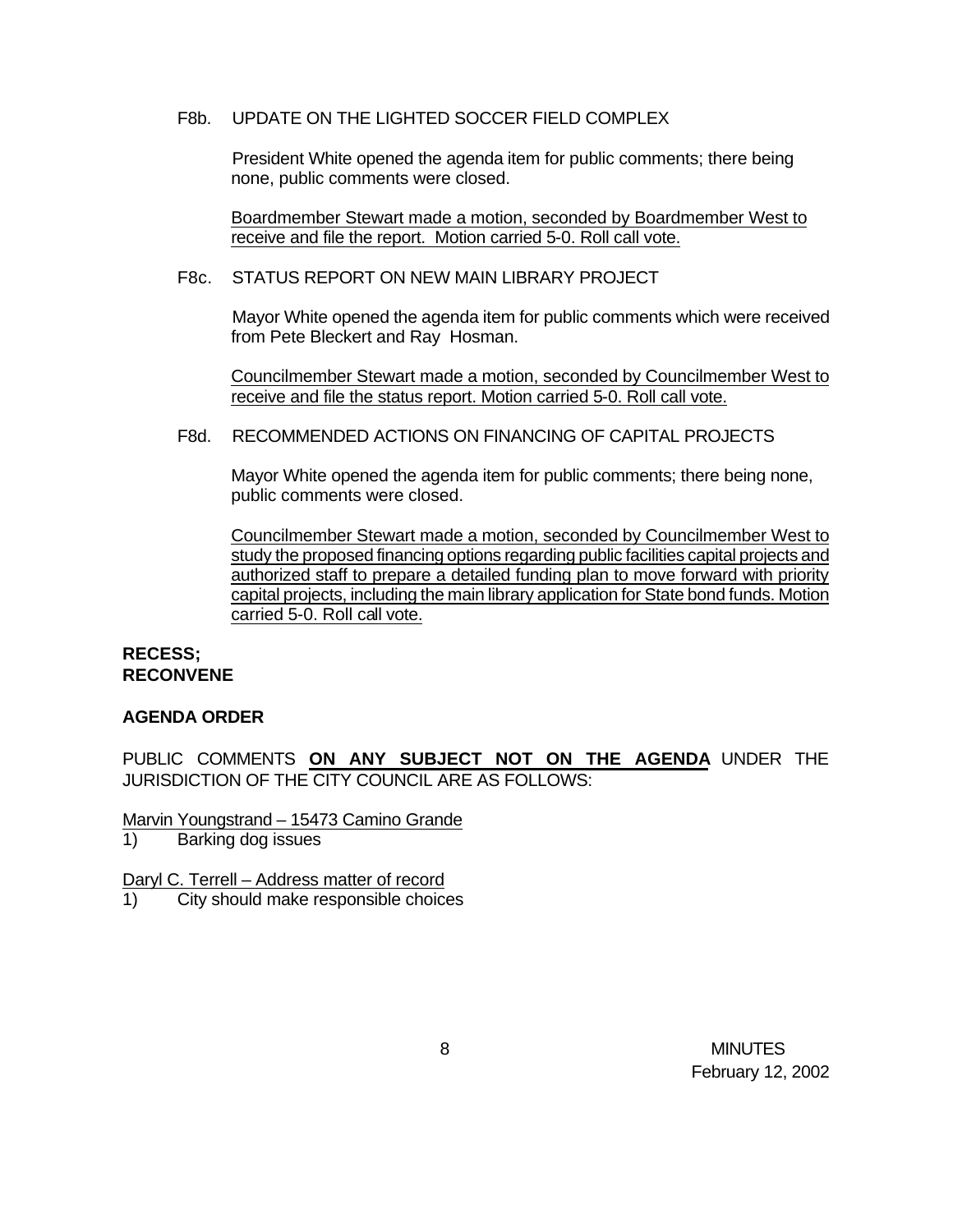### Pete Bleckert – P.O. Box 217

- 1) Fire Station
- 2) Cultural Arts Center
- 3) Utility User's Tax
- 4) RDA and Edgemont area

### Ray Hosman – Address matter of record

- 1) Street Neighborhood citizen meeting with Councilmember West
- 2) State budget

### Priscilla Banks – 13560 Searson Drive

1) City's finances

## **CLOSING COMMENTS AND/OR REPORTS OF THE CITY COUNCIL, COMMUNITY SERVICES DISTRICT, OR COMMUNITY REDEVELOPMENT AGENCY**

### Councilmember Flickinger

- 1) Announced February 19<sup>th</sup> is last day to register to vote in March  $5<sup>th</sup>$  election
- $2)$  Reminder that February 14<sup>th</sup> is Valentine's Day

#### Councilmember Stewart

- 1) Agendize changing time of public comment portion of meeting at Study Sessions
- 2) Voiced concern with EMWD for turning off water of local citizen on a weekend
- 3) Expressed interest in having Chevron project come back to Council
- 4) City needs to avail itself to grant funds that are available
- 5) Performing Arts Center has affordable performances for everyone
- 6) Staffing issues at library and fire station

### Mayor Pro Tem Batey

1) Congratulated organizers of the Black History Parade

#### Councilmember West – No comments

Mayor White – No comments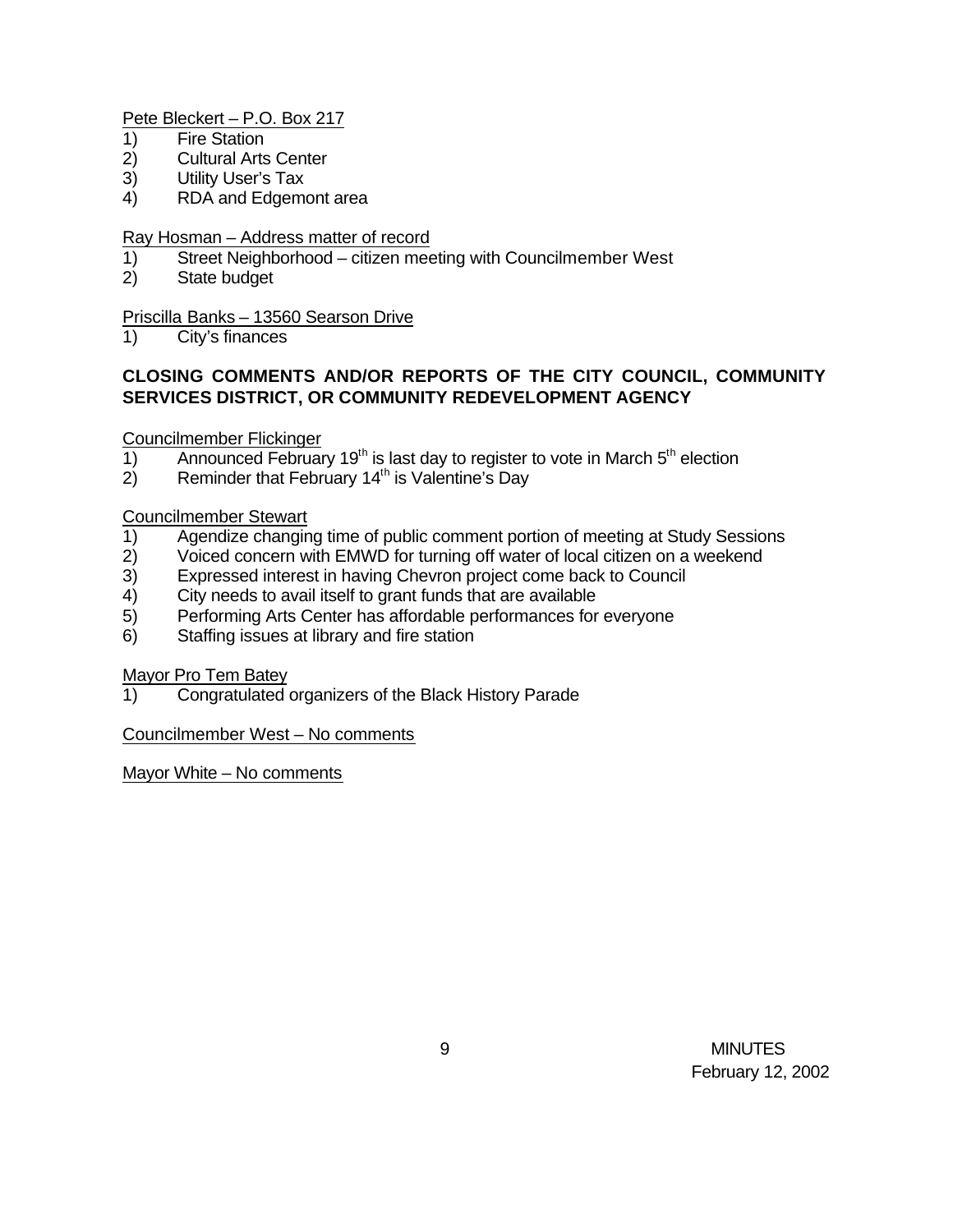### **AGENDA ORDER**

F2. APPOINTMENTS TO THE SENIOR CITIZENS' ADVISORY COMMITTEE

Mayor White opened the agenda item for public comment; there being none, public comments were closed.

Council unanimously approved the recommendation to appoint Carol Sasso to a term to expire 6/30/02; Sara W. Anderson and Joseph Lafata to a term to expire 6/30/04. Roll call vote.

### F3. BUSINESS VISITATION PROGRAM

Mayor White opened the agenda item for public comments; there being none, public comments were closed. Mayor Pro Tem Batey made a motion, seconded by Councilmember Stewart to receive and file the 2001 Business and Labor Market Survey and the Business Resource Guide (Spanish edition) reports that were prepared under a business visitation grant. Motion carried 5-0. Roll call vote.

F5. UPDATE ON CANYON SPRINGS GOLF COURSE

Mayor White opened the agenda item for public comments; there being none, public comments were closed.

Councilmember Stewart made a motion, seconded by Mayor Pro Tem Batey to receive and file the report. Motion carried unanimously.

F6. ENCUMBRANCE OF CULTURAL AND HISTORIC TRUST FUND BALANCE TOTALING \$94,332 TO BE COMMITTED AS MATCHING FUNDS FOR GRANT APPLICATION BEING SUBMITTED BY MORENO VALLEY MUSEUM FOUNDATION.

President White opened the agenda item for public comments; there being none, public comments were closed.

Agencymember Flickinger made a motion, seconded by Vice-President Batey authorize the encumbrance of the entire balance of the Trust Fund established for the acquisition and restoration of cultural or historic properties totaling \$94,332 to be committed to the Moreno Valley Museum Foundation. Motion carried 5-0. Roll call vote.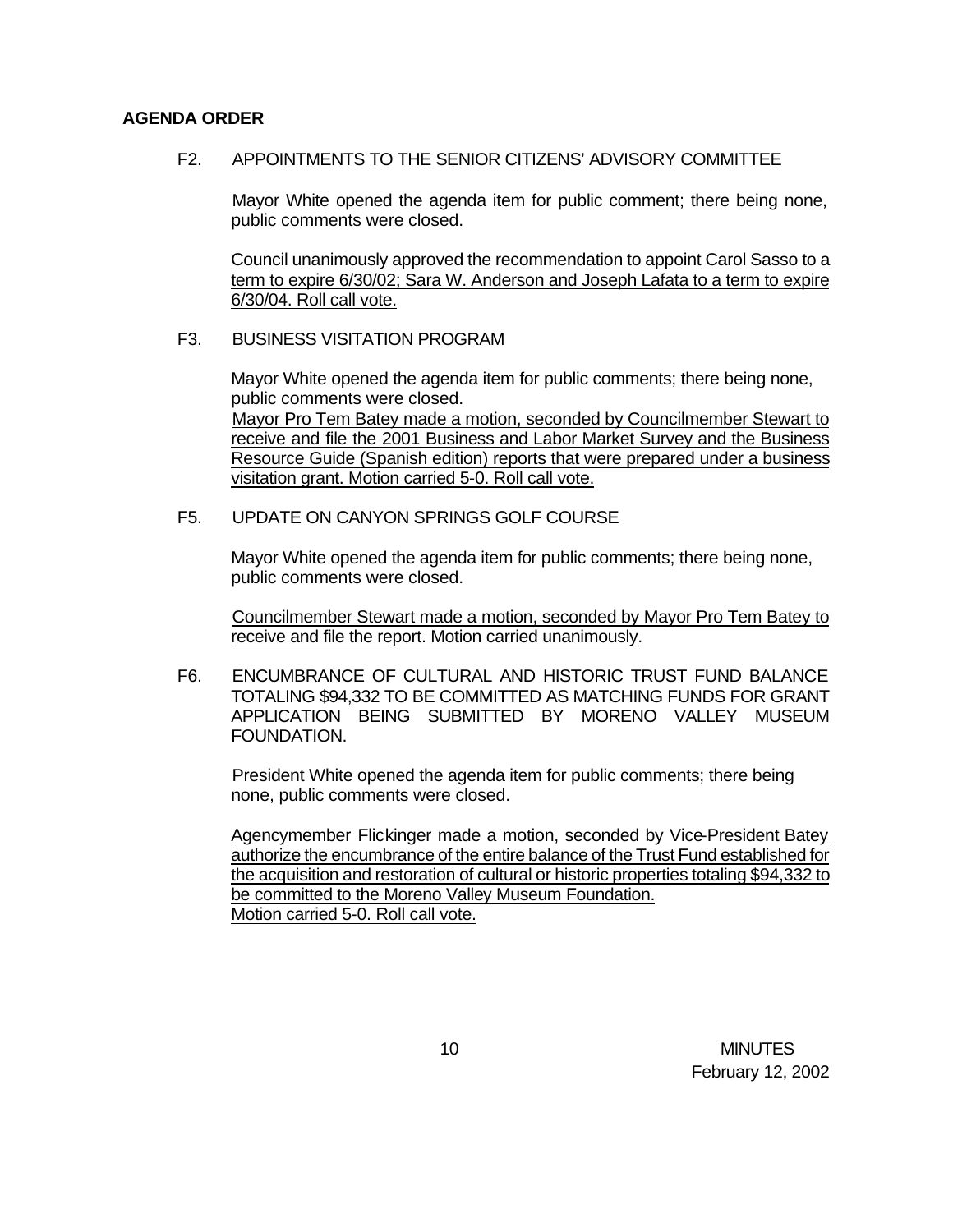### F7. CONCEPTUAL MASTER PLAN UPDATE - AQUEDUCT TRAIL SYSTEM **IMPROVEMENTS**

Mayor White opened the agenda item for public comments; there being none, public comments were closed.

Councilmember Stewart made a motion, seconded by Councilmember Flickinger to review and file this report and direct staff to include the study cost of \$15,000 as a budget issue for the upcoming budget cycle. Motion carried 5-0. Roll call vote.

### F9. LEGISLATIVE UPDATE

Mayor White opened the agenda item for public comments; there being none, public comments were closed.

Councilmember Stewart made a motion, seconded by Mayor Pro Tem Batey to receive and file the Legislative Status report. Motion carried 5-0. Roll call vote.

F10. CITY MANAGER'S REPORT (Informational Oral Presentation only)

Mayor White opened the agenda item for public comments; there being none, public comments were closed.

### **G. LEGISLATIVE ACTIONS**

ORDINANCES - 1ST READING AND INTRODUCTION - NONE

ORDINANCES - 2ND READING AND ADOPTION

G1. ADOPTION OF ORDINANCE NO. 597 (RECEIVED FIRST READING AND INTRODUCTION JANUARY 22, 2002 ON A 5-0 VOTE)

Mayor White opened the agenda item for public comments; there being none, public comments were closed.

Councilmember Stewart made a motion, seconded by Councilmember Stewart to adopt Ordinance No. 597 Approving a Change of Zone (PA01-0020) Amending the Official Zoning Atlas from CC (Community Commercial) to R20 (Residential, 20 Units per Acre) on 20.87 Acres Located on the South Side of Alessandro Boulevard, West of Kitching Street. Motion carried 5-0. Roll call vote. Ordinance No. 597

An Ordinance of the City Council of the City of Moreno Valley, California, Approving a Change of Zone (PA01-0020) Amending the Official Zoning Atlas from CC (Community Commercial) to R20 (Residential, 20 Units per Acre) on 20.87 Acres Located on the South Side of Alessandro Boulevard, West of Kitching Street.